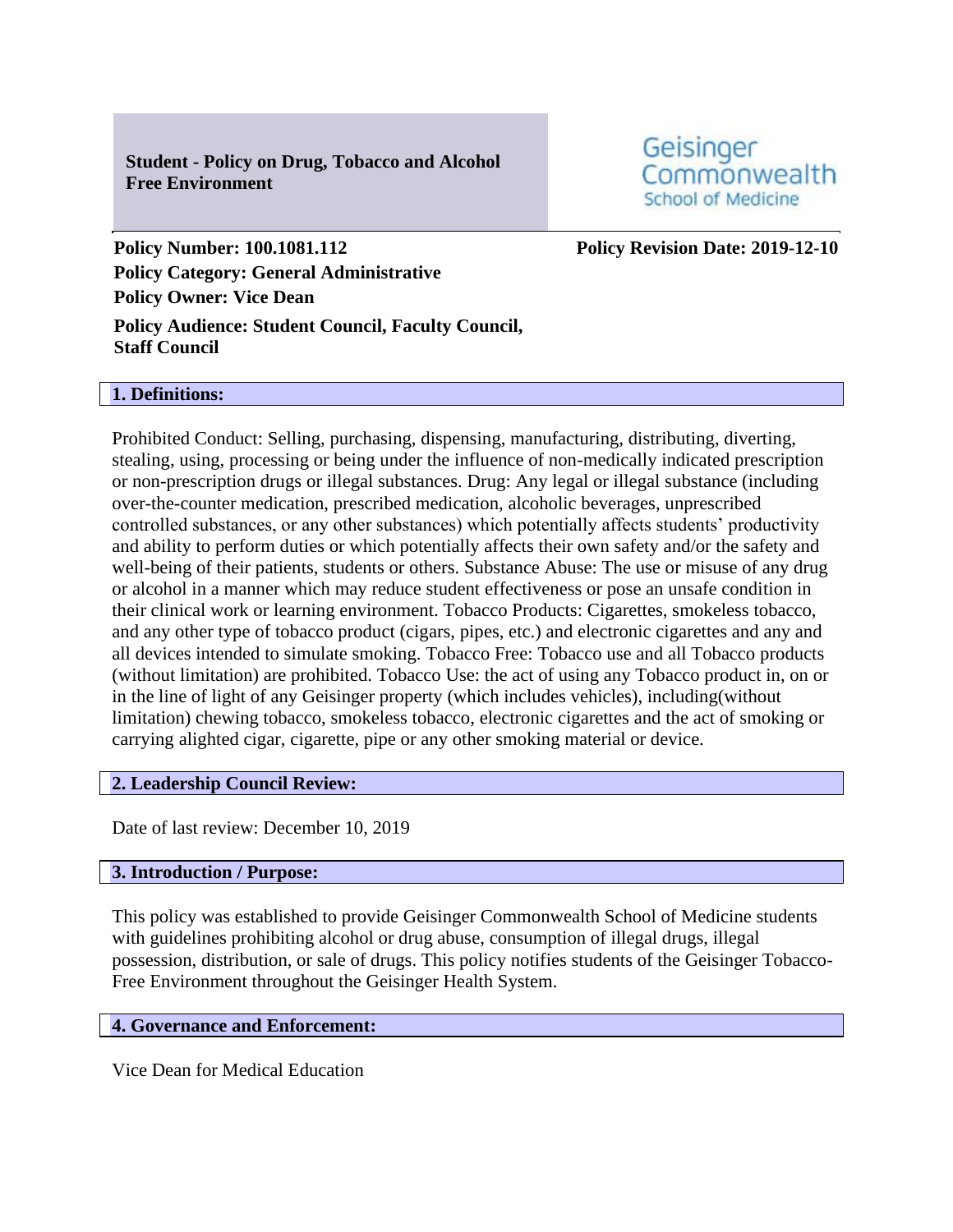## **5. Policy:**

The policy outlines the methods for maintaining an environment free from the effect of alcohol/drug abuse or other substances that adversely affect the mind or body and communicates to students that they must report for class and perform assigned duties without any physical or mental impairment which would unreasonably interfere with their ability to perform the essential functions of the learning process.

Because of the serious responsibilities of the medical profession and the necessity to maintain public trust in the profession, students face disciplinary action by Geisinger Commonwealth School of Medicine if they abuse alcohol or drugs, consume illegal drugs, or possess, distribute or sell drugs illegally.

Furthermore, in accordance with the Student Code for Academic and Professional Integrity, GCSOM requires students to, "act honorably and with integrity in pursuit of the MD/graduate degrees and be truthful about their actions as a student and accept responsibility for them". Each student agrees, as a condition of enrollment, to abide by this policy and to notify the Associate Dean of Student Affairs (ADSA), or their designee, for the Medical Program or the Assistant Dean for Graduate Programs of any arrest for a violation of a crime within two business days of the arrest that occurred during their tenure at the College.

All working or learning activities are included whether they occur on or outside of the Geisinger Commonwealth School of Medicine campuses. The Tobacco Free Policy is intended to improve the health of Geisinger students, employees, patients, visitor and the community by providing quality health care that meets the needs of all people. Assisting students, employees, patients, visitors and the community to be tobacco free is consistent with the Geisinger mission to enhance the health of the community through quality care. Tobacco use and the sale of tobacco products are expressly prohibited in and on all owned or leased Geisinger property (which includes vehicles).

In addition, tobacco use is not permitted in the Line-of-Sight of patient/visitor entrances on any Geisinger Property. Geisinger is committed to maintaining and improving the health of others. All employees, members of the medical staff, students, volunteers and contractors would be giving a contradictory message by engaging in tobacco use.

Students who are completing clinical rotations and experiences in non-Geisinger Health System sites must also be aware of and comply with the policies of those institutions.

#### **Student's Responsibility:**

1. Students are expected to maintain a lifestyle which will not negatively impact upon their ability to perform his/her duties safely, productively and efficiently.

2. A student should notify his/her advisor/instructor, ADSA, or their designee, or Assistant Dean for Graduate Programs when his/her physical or mental condition may affect their performance of duties or may jeopardize the personal safety or the safety of others.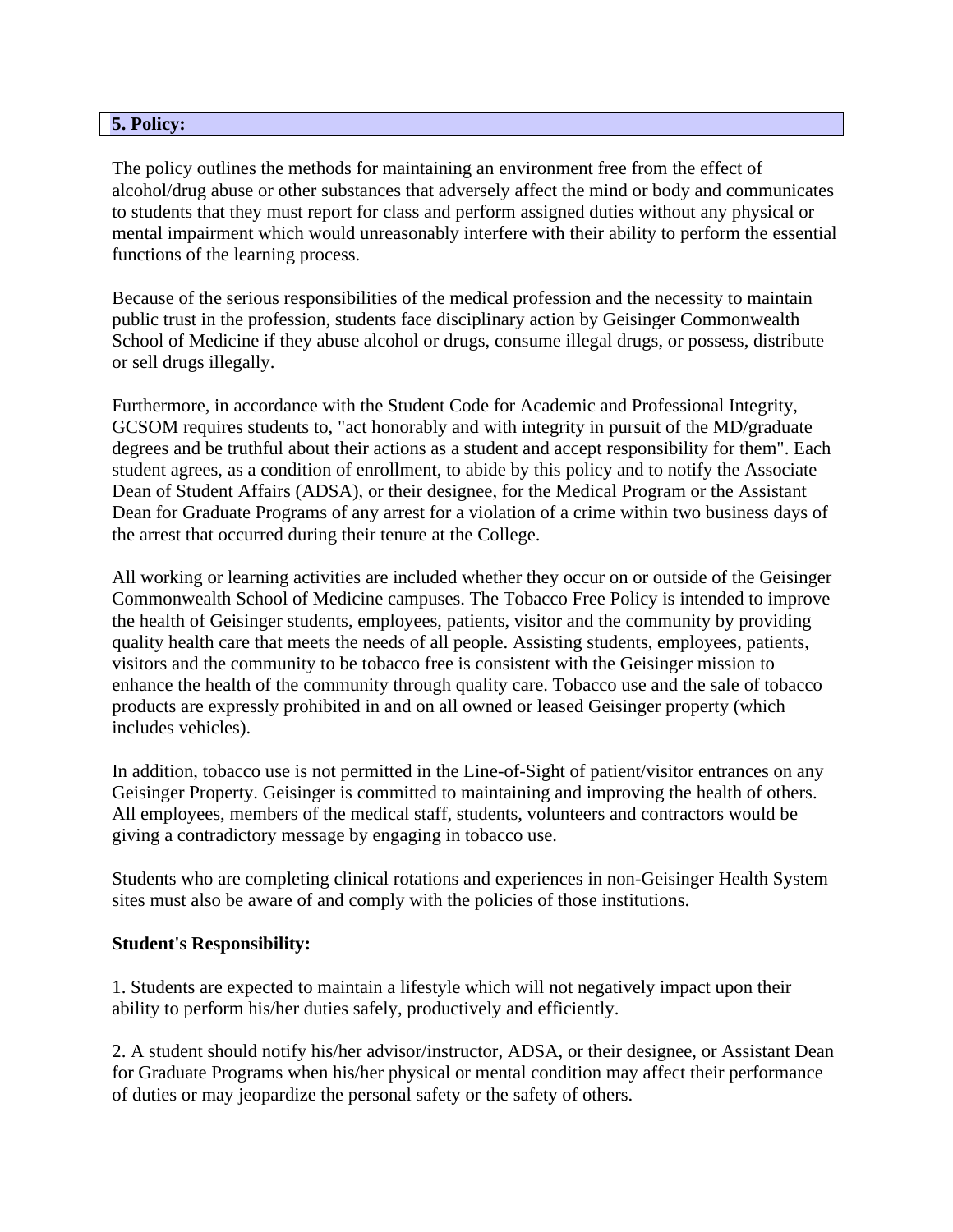3. Students who reasonably suspect that another student is unfit for work or learning by virtue of his/her observed physical or mental condition or performance of duties and responsibilities are expected to immediately notify their advisor/instructor and the Associate Dean for Student Affairs for the Medical Program, or their designee, or Assistant Dean for Graduate Studies.

4. Retaliatory action is prohibited against any persons who reports, responds to, or participates in an investigation of an alleged drug and alcohol policy violation. Persons found responsible for retaliatory actions will be subject to disciplinary sanctions as outlined in the Policies on Academic and Professional Standards Governing the MD and Graduate Programs.

5. In cases where the possibly impaired individual is the person's advisor/instructor, the student may report to the next higher-level supervisory member, an administrator or human resources.

6. Each student agrees, as a condition of enrollment, to abide by this policy and to notify the Associate Dean of student Affairs (ADSA), or their designee, for the Medical Program or the Assistant Dean for Graduate Programs of any arrest for a violation of a crime within two business days of the arrest that occurred during their tenure at the College.

# **Drug Testing:**

Students will complete urine drug testing after acceptance into the MD program and repeat testing at school prescribed deadlines. The Urine Drug Screen is consistent with the Geisinger Health System screen and includes nicotine as the health system is a tobacco-free environment. Should a student or accepted student's urine drug screen return positive for nicotine, the student/accepted student will be referred to Student Health Services for tobacco cessation counseling.

The school reserves the right to screen students for inappropriate drug and alcohol use as defined in this policy if reasonable cause is established. Reasonable cause is defined by inappropriate behavior, appearance, or work performance as determined by associates, team members, or faculty of the school. A standard reasonable suspicion record will be established for uniform and objective assessment necessitating the need for drug and alcohol testing.

Geisinger Commonwealth School of Medicine also reserves the right to perform random and follow up drug screenings of students who have participated in a Drug and Alcohol Treatment program while matriculating at Geisinger Commonwealth School of Medicine. All drug testing will be reviewed by the Director of Student Health Services and/or staff. The Director of Student Health Services reserves the right to review and determine whether alternative medical explanations could account for positive findings.

Geisinger Commonwealth School of Medicine is committed to providing a safe and healthy learning environment and seeks to promote the health and welfare of its students. Geisinger Commonwealth School of Medicine recognizes the importance of physical and emotional health as it pertains to work and learning performance and overall quality of life.

Additionally, Geisinger Commonwealth School of Medicine fully subscribes to the provisions of the Drug-Free Workplace Act of 1988. Under the Act, all students are hereby notified of the